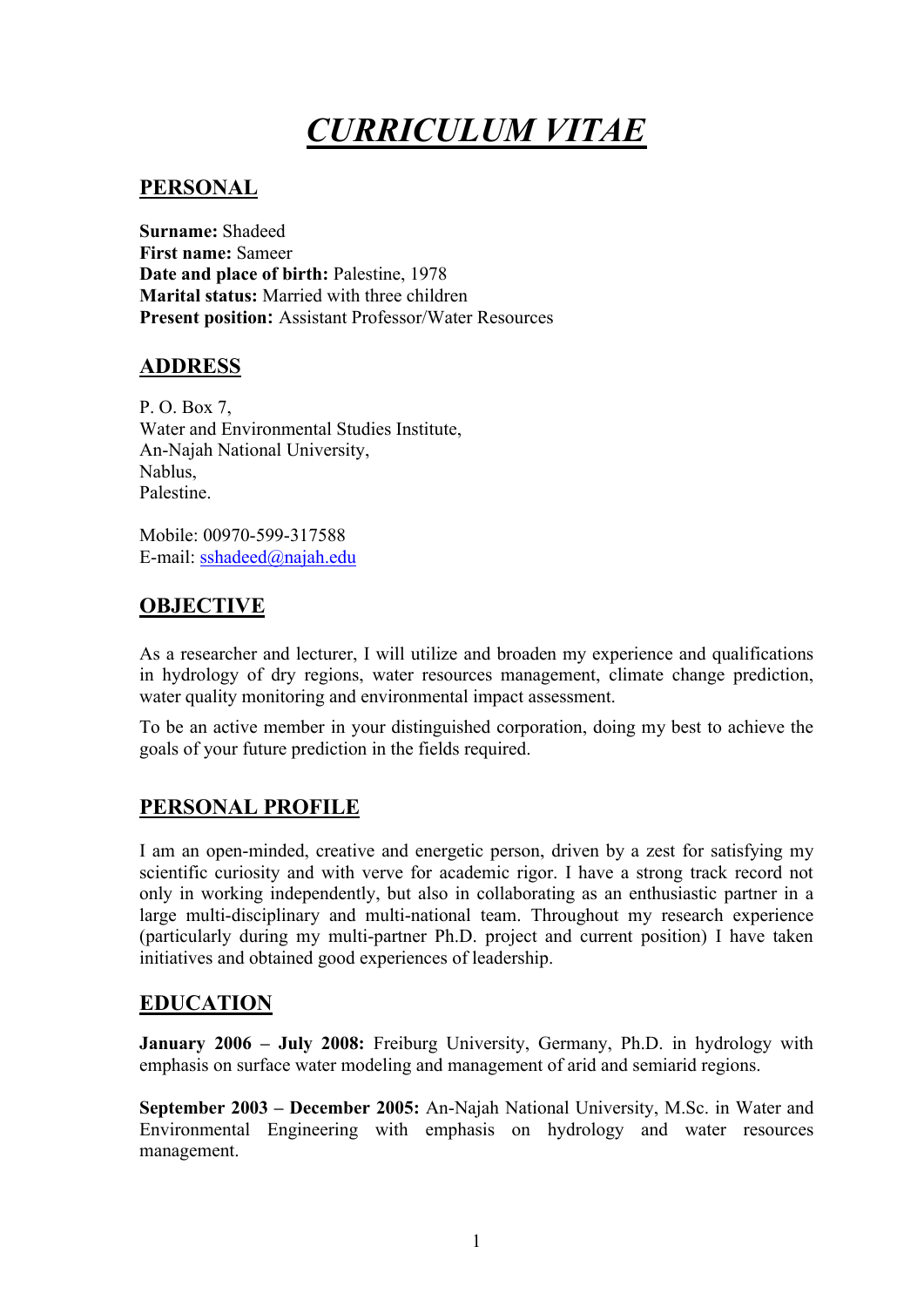**September 1997 – June 2002:** An-Najah National University, B.Sc. in Civil Engineering with emphasis on hydrology.

# **THESES**

## **Ph.D.**

Title: Up To Date Hydrological Modeling in Arid and Semi-arid Catchment, the Case of Faria Catchment, West Bank, Palestine

#### **M.Sc.**

Title: GIS-Based Hydrological Modeling of Semiarid Catchments (The Case of Faria Catchment)

## **B.Sc.**

Title: Synthetic Modeling of Rainfall-Runoff Process of Upper Wadi Al-Faria Catchment

## **EMPLOYMENT**

#### **January 2003- July 2003**

Supervisor Engineer, School of Science, An-Najah National University (New Campus), Nablus, Palestine.

#### **August 2003 – July 2008**

Researcher at water and environmental studies institute, An Najah National University, Nablus, Palestine.

**Major project:** GLOWA–JR: Integrated Land and Water Management in the Lower Jordan River Basin (http://glowa-jordan-river.com).

#### **August 2008– July 2010**

A part time lecturer at the civil engineering department of An-Najah National University, Nablus, Palestine.

#### **August 2010–**

A full time lecturer and researcher at the water and environmental studies institute of An-Najah National University, Nablus, Palestine.

## **TEACHING EXPERIENCE**

## **Undergraduate**

- 61110. Statics
- 61212. Mechanics of Materials
- 61441. Hydrology
- 61350. Environmental Engineering I
- 10162. Environment in Palestine
- 61340. Fluid Mechanics
- 61520. Irrigation and Drainage
- 61100. Introduction to Engineering

## **Graduate**

461641. Hydrological Processes and Systems 400512. Natural Resources Management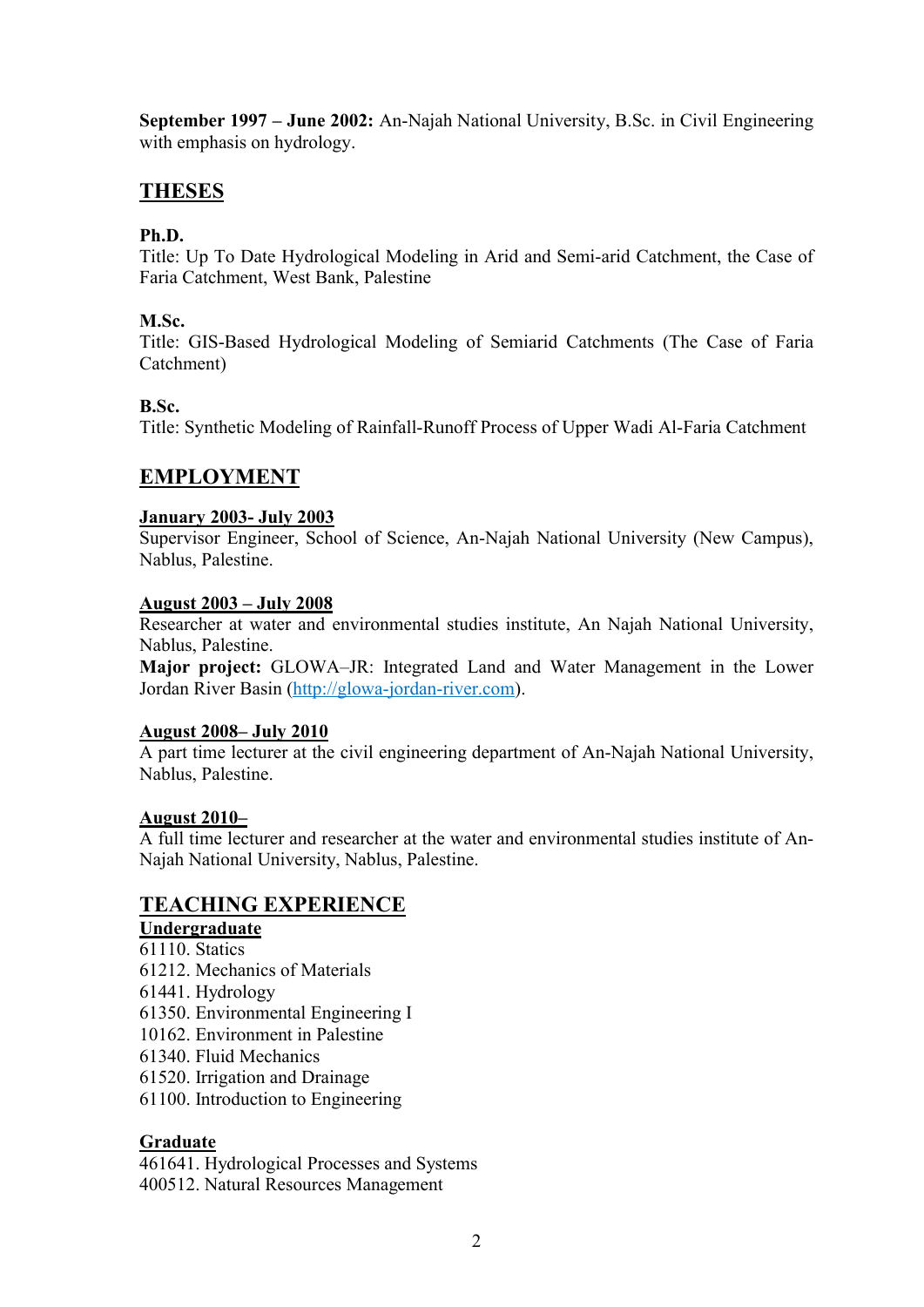# **KEY QUALIFICATIONS**

- Hydrology, Rainfall-runoff modeling;
- Climate and Landuse change modeling and assessment:
- Managing the scarce water resources in dry regions;
- Geographic Information System (GIS);
- GIS applications to water resources modeling and management;
- GIS applications to hydrology;
- Environmental impact assessment;
- Water and sanitation networks design;
- Water quality monitoring; and
- Economic engineering analysis.

# **TRAINING COURSES**

- GLOWA-Workshop on GIS and Hydrologic Modeling, Introduction and Application of ZIN-Model (5-23 July, 2004, Freiburg University, Germany).
- Institutional Management (19-24 June, 2004, Engineers Association, Ramallah, Palestine).
- International Course on Anaerobic Sewage Treatment and Agricultural Reuse of Treated Effluent (17-22 January, 2004, Birzeit University, Palestine).
- Arc View 3.2 GIS (2 November-13 December, 2003, An-Najah National University, Palestine).

# **PUBLICATIONS**

- **Shadeed, S.** and J. Lange. Rainwater Harvesting to Alleviate Water Scarcity under Dry Conditions: a Case Study in Faria Catchment, Palestine. Water Science and Engineering, 2010, 3(2): 132-143, doi:10.3882/j.issn.1674-2370.2010.02.002
- **Shadeed, S**. and M. Almasri. Application of GIS-based SCS-CN method in West Bank catchments, Palestine. Water Science and Engineering, 2010, 3(1): 1-13, doi:10.3882/j.issn.1674-2370.2010.01.001
- **Shadeed, S.**, J. Lange and A. Gunkel. Hydrological Modeling for Water Resources Assessment in a Typical Arid Catchment: Wadi Faria, West Bank, Palestine. Hydrol. Sc. J., in review.
- **Shadeed, S.** and J. Lange. Effects of Land Use and Climate Changes on Storm Runoff Generation in Arid and Semi-Arid Catchments: Up to Date Modeling Capabilities. 2nd international conference, Water: Values and Rights. Palestine Academy for Science and Technology, Ramallah, Palestine, April 2009.
- **Shadeed, S.** and J. Lange. Best Surface Water Management Options for Faria Catchment: Present Knowledge and Up to Date Modeling Capabilities. 2<sup>nd</sup> international conference, Water: Values and Rights. Palestine Academy for Science and Technology, Ramallah, Palestine, April 2009.